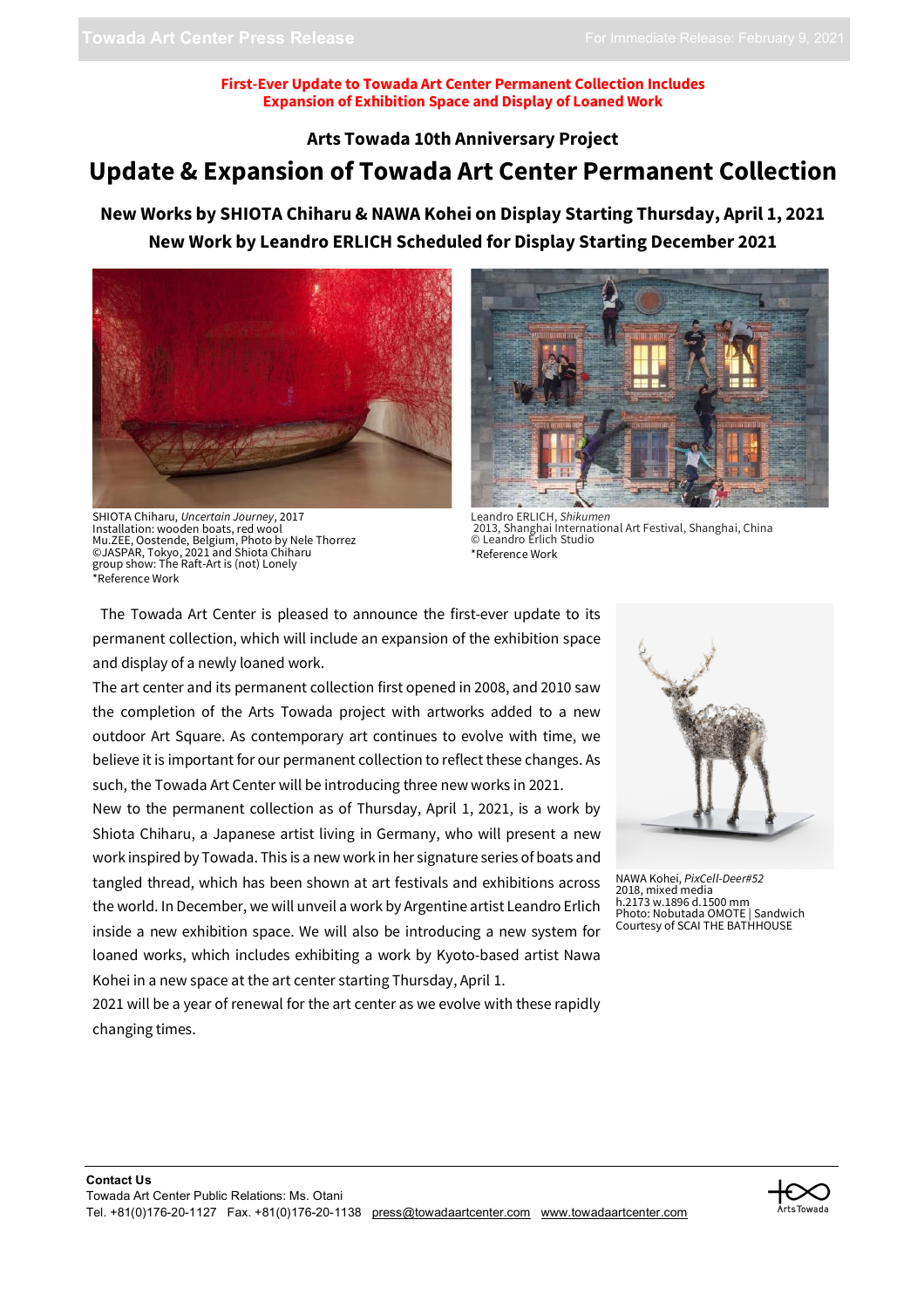#### **Permanent Collection**

On display starting April 1, 2021 (Thursday): SHIOTA Chiharu \*Title TBD Scheduled for display starting December 2021: Leandro ERLICH, *Edificio — Buenos Aires*

#### **Loaned Works**

Scheduled for display from Thursday, April 1, 2021, to September 2023: NAWA Kohei, *PixCell-Deer#52*

\*With this new work on display, Kim Changkyum's *memory in the mirror* will be removed from the exhibition space and will remain in storage until it can be exhibited again.

## **Permanent Collection**

## **On Display Starting Thursday, April 1, 2021 SHIOTA Chiharu \*Title TBD**

Shiota has created a new work especially for the Towada Art Center's permanent collection, finding her inspiration in Lake Towada. Lake Towada is said to have been formed through volcanic activity some 220,000 years ago. The city of Towada has had a longstanding relationship with water, founded after reclaiming land by digging irrigation channels that brought water from Lake Towada. Shiota's work will weave red threads to dock a boat floating in a space where time and memory continue to flow. Part of the installation will feature a boat from Lake Towada. This boat is in line with a theme that runs through Shiota's work: What is existence and what does it mean to be alive? What are we searching for, and where are we headed? The red thread that Shiota uses is a symbol of the microcosm of blood and blood vessels that circulate within the body. It also represents the thread that binds us to one another. In some areas, the threads can be taut or tangled, yet their entanglement can indicate that these relationships continue unbroken.



```
SHIOTA Chiharu, Sketch for a new work
```
### **SHIOTA Chiharu**



SHIOTA Chiharu Berlin, 2020, Photo by Sunhi Mang

Born in Osaka in 1972. Lives and works in Berlin. Confronting fundamental human concerns such as life, death, and relationships, Shiota explores human existence throughout various dimensions by creating an existence in the absence either in her large-scale thread installations that include a variety of common objects and external memorabilia or through her drawings, sculptures, photography, and videos. In 2008, she received the Art Encouragement Prize from the Japanese Minister of Education, Culture, Sports, Science and Technology. In 2015, Shiota was selected to represent Japan at the 56th Venice Biennale. In 2019, her most comprehensive solo exhibition, "The Soul Trembles" was shown at the Mori Art Museum. Other solo exhibitions throughout the world include Art Gallery of South Australia (2018); Yorkshire Sculpture Park, UK (2018); the Museum of Art, Kochi (2013); the National Museum of Art, Osaka (2008) among others. Her work has also been included in numerous international group exhibitions.

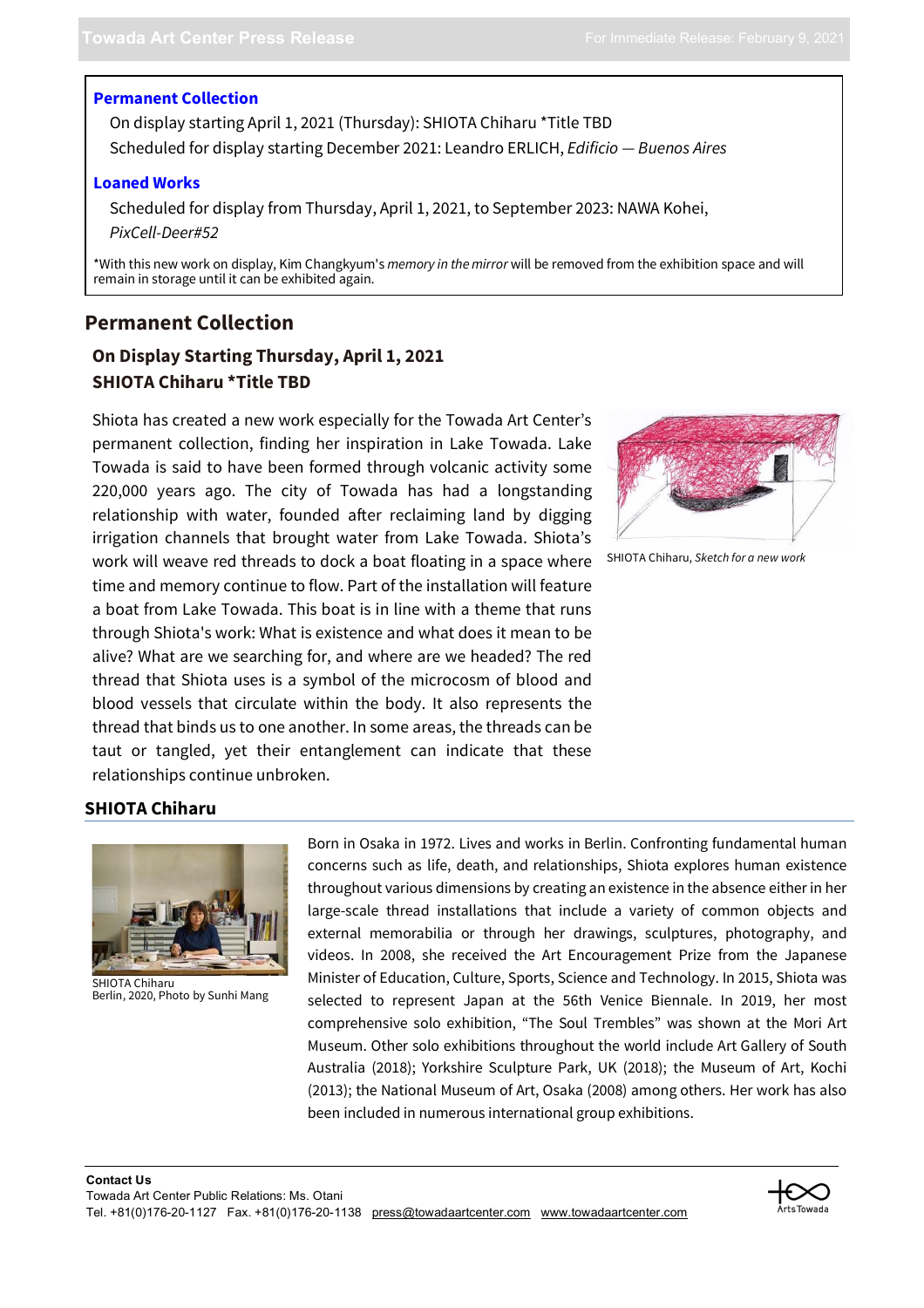## **On Display Starting December 2021 Leandro ERLICH,** *Edificio — Buenos Aires*

Artist Leandro Erlich is known for his monumental and interactive installations, and in a world-first, his acclaimed work *Bâtiment* will be added to the Towada Art Center's permanent collection. For this new installation, Erlich has chosen to use the façade of familiar architecture from his native Buenos Aires, Argentina. The piece allows visitors to view themselves in a gravity-defying illusion using a large mirror as they scale the face of the building. Though simple \*in mechanics\*, the effect of seeing yourself in such an impossible scene is sure to bewilder and delight those who see it for the first time. While the installation invites visitors to physically interact with the mirror, it also creates diverse perspectives across the artwork, both for those who choose to pose as well as those who observe the entirety of the place from a distance. Leandro ERLICH, *Bâtiment*



2004, Nuit Blanche, Paris, France © Leandro Erlich Studio \*Reference Work

### **Leandro ERLICH**



Leandro ERLICH © guyot

Born in Argentina in 1973. Lives and works in Buenos Aires (Argentina) and Montevideo (Uruguay). As a conceptual artist, his work explores the perceptual bases of reality and our capacity to interrogate these same foundations through a visual framework. The architecture of the everyday is a recurring theme in Erlich's art, aimed at creating a dialogue between what we believe and what we see, just as he seeks to close the distance between the museum or gallery space and daily experience. The celebrated installation *Bâtiment* (Nuit Blanche, Paris, France, 2004) has been reproduced in countries across the globe (France, UK, Australia, Japan, Argentina, Ukraine, Austria). Recent solo exhibitions include "Seeing and Believing" (Mori Art Museum, Tokyo, 2017), "Liminal" (Museo de Arte Latinoamericano de Buenos Aires, 2019) and "The Confines of The Great Void " (CAFA Art Museum, Beijing, China, 2019).

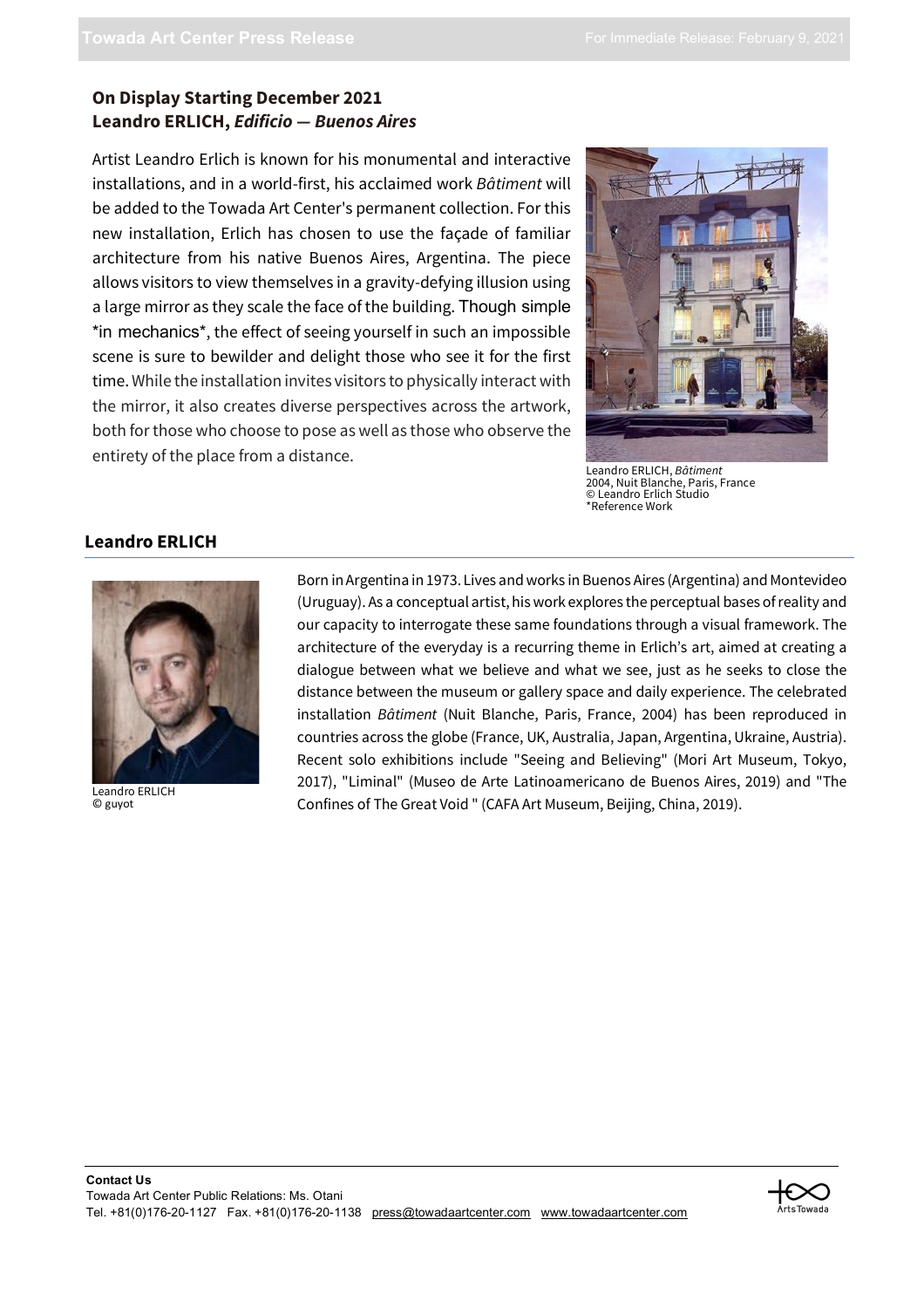## **Loaned Works**

A warehouse at the Towada Art Center will be converted into a new exhibition space for displaying loaned works. This will be the first long-term exhibition of a loaned work at the art center.

\*A "loaned work" refers to the process by which the owner of a work of art retains ownership while it is exhibited or stored at a museum.

## **On Display Starting Thursday, April 1, 2021, through September 2023 NAWA Kohei,** *PixCell-Deer#52*

The Towada Art Center has been loaned *PixCell-Deer #52* from Nawa Kohei's signature PixCell series, which will be on exhibition for a limited time. PixCell is a series of sculptures in which transparent spheres cover the surface of stuffed animals, musical instruments, and other objects that Nawa has acquired over the internet. The objects that we see on the Internet are seen through the "cells" of the screens in our computers and mobile devices. The PixCell series expresses the current state of our global information society. Covered in cells, these different objects are brought together by a single texture. And due to the lens-like effect of the cells, the surface of the objects is magnified and distorted. The objects themselves can then only be seen through the cells and can no longer be the subject of visual and tactile perception.



NAWA Kohei, *PixCell-Deer#52* 2018, mixed media h.2173 w.1896 d.1500 mm Photo: Nobutada OMOTE | Sandwich Courtesy of SCAI THE BATHHOUSE

#### **NAWA Kohei**



NAWA Kohei

Sculptor / Director of Sandwich Inc. / Professor at Kyoto University of the Arts Born in 1975. Based in Kyoto, Japan. Nawa Kohei received a PhD in Fine Art / Sculpture from Kyoto City University of Arts in 2003 and established Sandwich in 2009. Focusing on the surface "skin" of sculpture as an interface connecting to the senses, Nawa began his PixCell series in 2002 based on the concept of the cell, symbolizing the information age. Adopting a flexible interpretation of the meaning of sculpture, he produces perceptual experiences that reveal the physical properties of materials to the viewer through works addressing themes related to life and the cosmos and to artistic sensibility and technology. These include *Direction*, in which he produces paintings using gravity; *Force*, in which silicone oil pours down through space; *Biomatrix*, in which bubbles and grids emerge on a liquid surface; and *Foam*, in which bubbles form enormous volumes. Recently, Nawa has also worked on architectural projects, including the art pavilion *Kohtei*. *VESSEL*, a performance work produced in conjunction with Belgo-French choreographer and dancer Damian Jalet, has been presented around the world since its premiere in 2015. In 2018, his sculpture *Throne* was exhibited under the Pyramid at the Musée du Louvre in Paris, France.

## **Related Events**

Please note that the content of the event may change due to the ongoing COVID-19 pandemic. For the latest information, please check the art center's website.

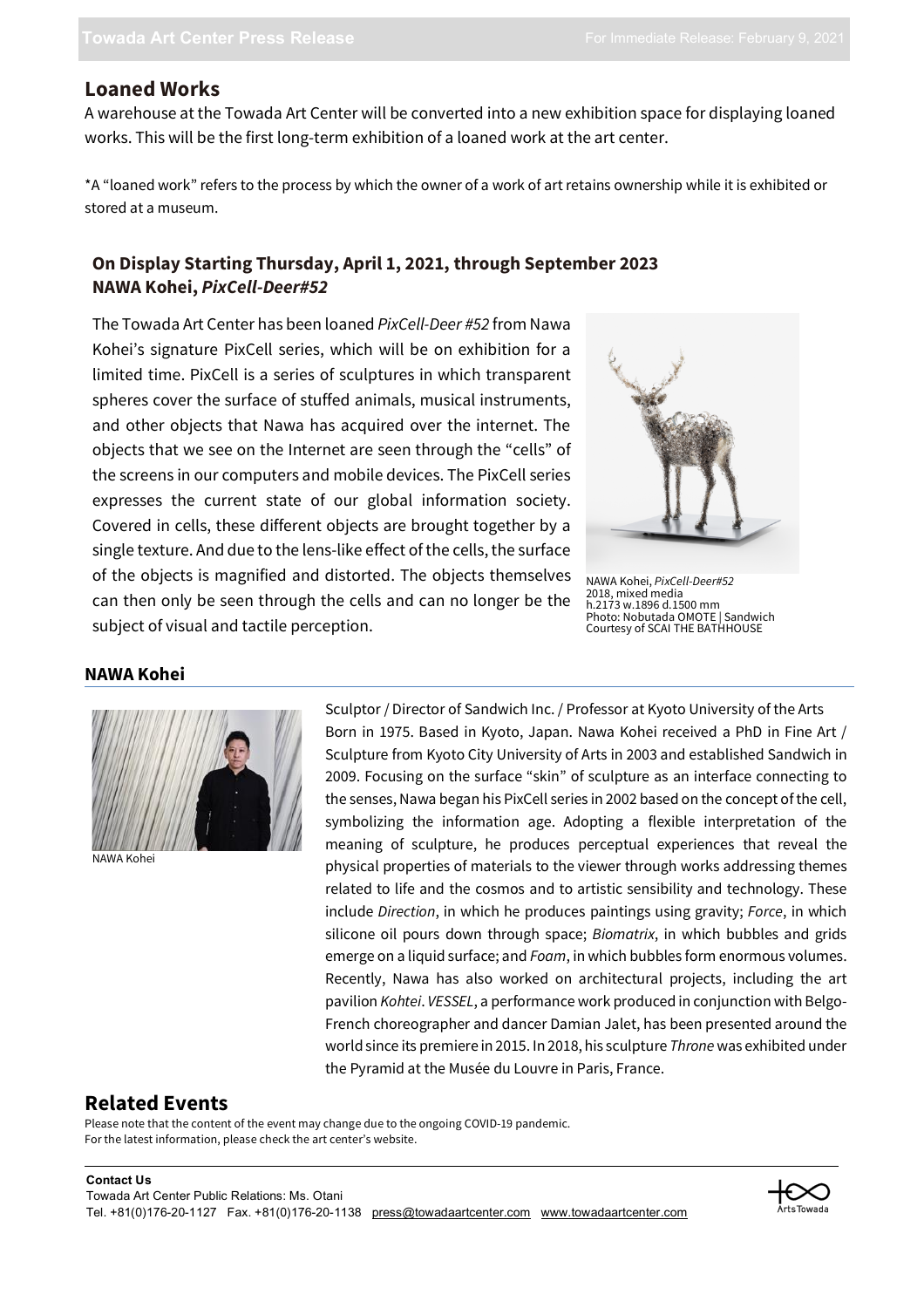| <b>Commemorative Gallery Talk by SHIOTA Chiharu</b> |  |  |  |  |
|-----------------------------------------------------|--|--|--|--|
|-----------------------------------------------------|--|--|--|--|

| Date             | Saturday, March 20, 2021, 15:00 - 16:00                                                  |
|------------------|------------------------------------------------------------------------------------------|
| Location         | Towada Art Center, Permanent Exhibition Space, Cafe and Rest Space                       |
| <b>Admission</b> | Free with permanent collection ticket                                                    |
| Capacity         | 10 people (Reservations take priority) *Video of the talk will be made available online. |
| Language         | Japanese                                                                                 |

#### **What is Arts Towada?**

Towada City has been promoting the Arts Towada initiative to beautify its main thoroughfare of Kanchogai Avenue as part of its urban planning for the future. This, in effect, transforms Kanchogai Avenue into an open-air museum with a variety of artworks adorning the entirety of the avenue. The boldness of such a project is rare even when considered on a global scale. Towada strives to be a city of the arts, one that inspires creativity in visitors and residents alike. The city's strong art scene, rich history, and natural beauty all work to intensify the local vitality of the area. At the heart of the Arts Towada initiative is the Towada Art Center, which opened its doors in 2008. The art center was followed by the Art Square, an outdoor space located across from the art center and filled with iconic outdoor artworks completed in the spring of 2010.

#### **Towada Art Center**

The Towada Art Center opened in 2008 as the first contemporary art museum in Japan's Tohoku region. The museum's permanent exhibition includes works by world-class artists, including Kusama Yayoi, Nara Yoshitomo, and Ron Mueck. The collection expands beyond the museum to the Art Square, a park-like area where children and adults alike can stroll, relax, and interact with the outdoor artwork.



#### **Towada Art Center**

10-9 Nishi-Nibancho, Towada, Aomori 034-0082 TEL:+81(0)176-20-1127 FAX:+81(0)0176-20-1138 www.towadaartcenter.com